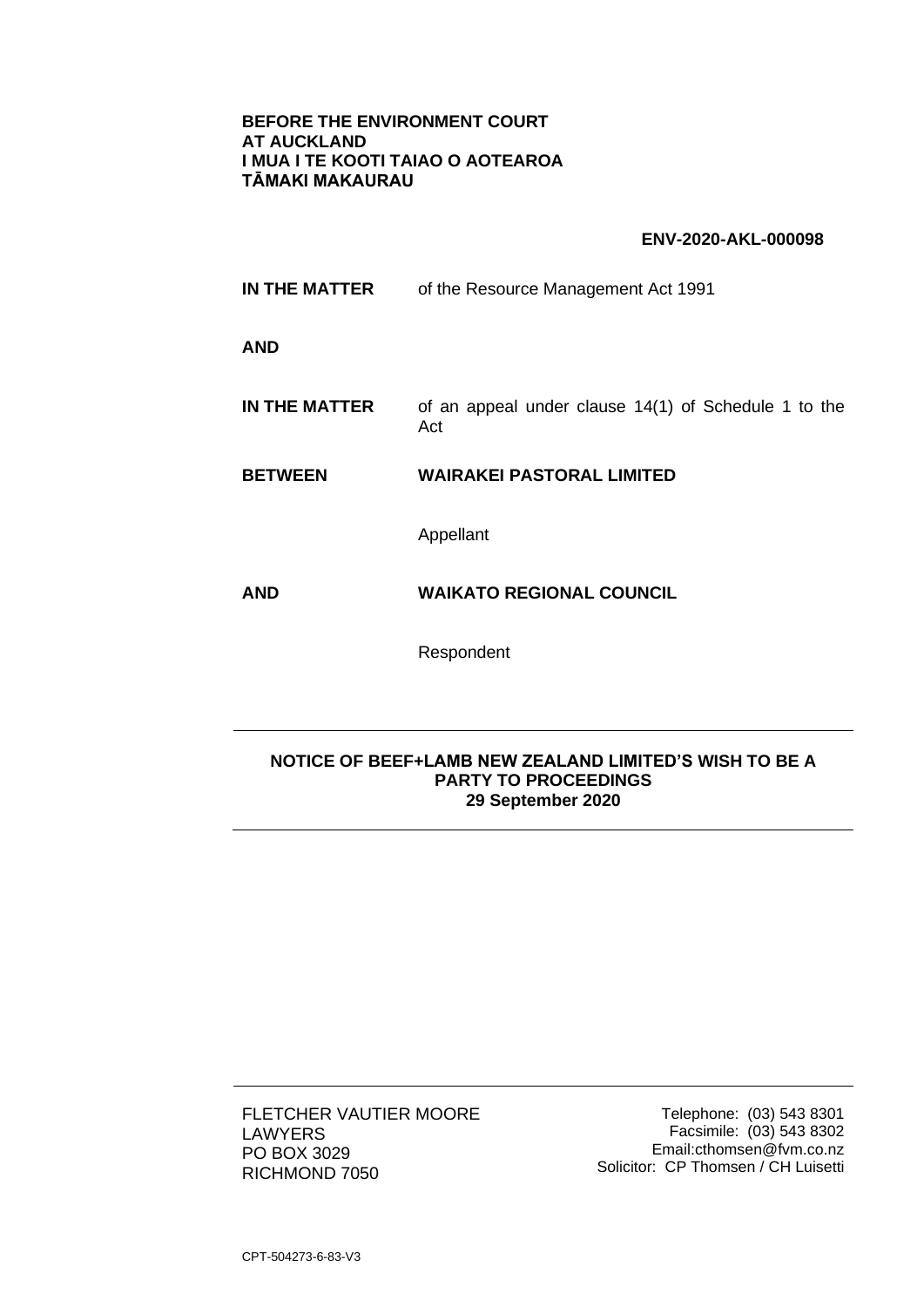- **TO:** The Registrar Environment Court Auckland
- 1. Beef+Lamb New Zealand Ltd (B+LNZ) wishes to be a party to the following proceedings:

*Wairakei Pastoral Limited v Waikato Regional Council*  ENV-2020-AKL-000098

- 2. B+LNZ made a submission about the subject matter of the proceedings.
- 3. B+LNZ has an interest in the proceedings that is greater than the interest that the general public has because:
	- (a) The proceedings seek relief that will impact on the natural and physical resources of the region.
	- (b) B+LNZ are a representative body that promote sustainable farming practices and develop and implement programmes aimed at improving farming systems.
	- (c) The Appeal will impact farmers who B+LNZ represent and who rely on natural and physical resources to provide for their health and well-being.
- 4. B+LNZ is not a trade competitor for the purposes of s 308C or 308A Resource Management Act 1991.
- 5. B+LNZ is interested in all of the proceedings.
- 6. B+LNZ is interested in the following particular issues:
	- (a) Any relief sought that seeks to or will amend PC1 as it applies to low intensity farming.
	- (b) Any relief sought that is inconsistent with its appeal *Beef+Lamb New Zealand v Waikato Regional Council* ENV-2020-AKL-99.
- 7. B+LNZ opposes in part the relief sought because: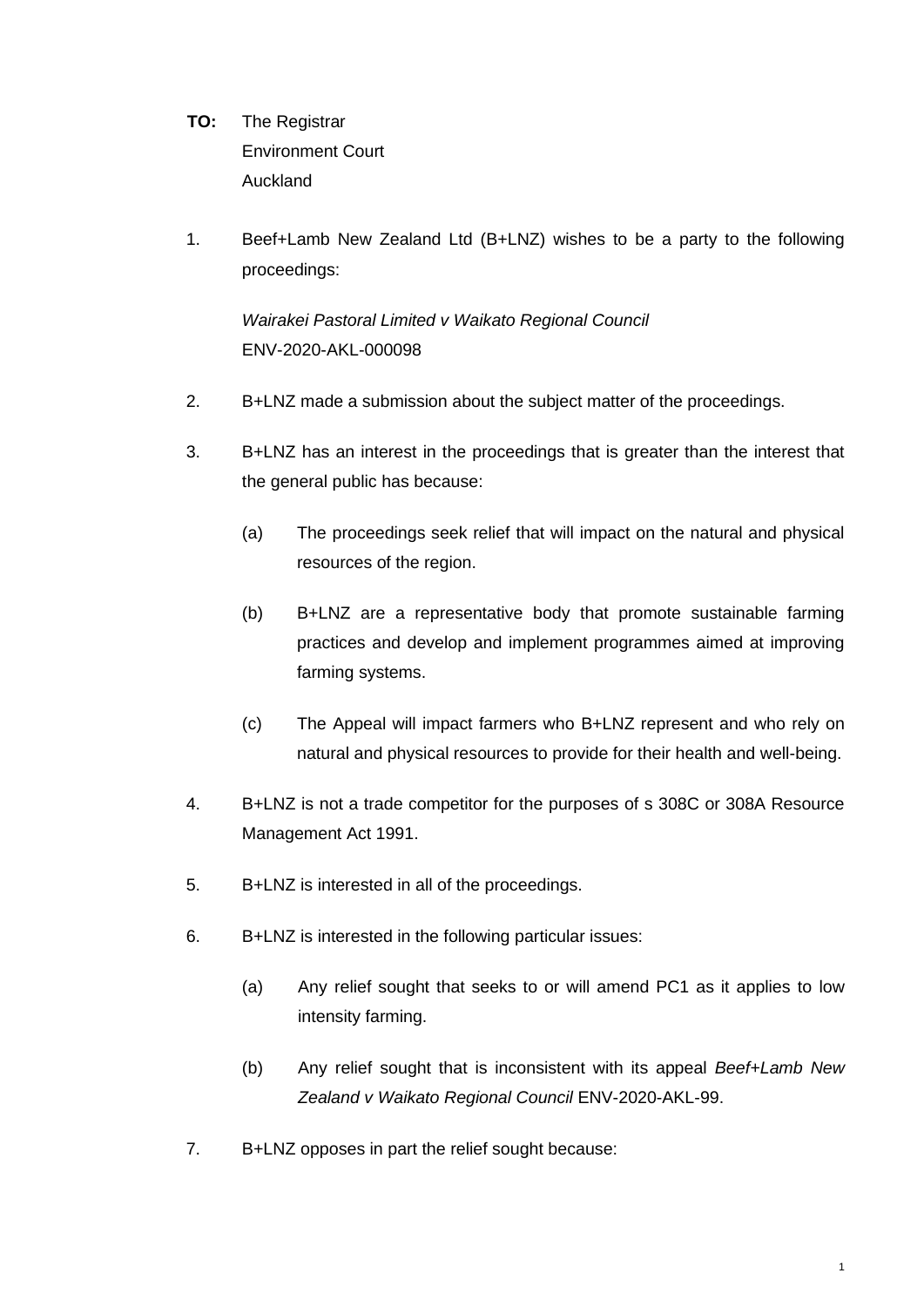- (a) B+LNZ supports the findings of the Respondent that the Decisions version of PC1 provides for restoration and protection of the Waikato and their tributaries, subject to the relief sought in its appeal. Subject or in addition to the specific matters pleaded below, B+LNZ opposes any other relief sought that seeks to amend the Decisions Version of PC1.
- (b) B+LNZ is a farmer-owned, industry organisation that represents New Zealand's sheep and beef farmers, funded through a levy paid by all beef and sheep meat producers under the Commodity Levies Act 1990.
- (c) It opposes any relief sought that is inconsistent with B+LNZ's appeal on the grounds set out in that appeal.
- (d) The relief sought by the Appellant will not provide for an appropriate regulatory framework. Any relief granted should be the most appropriate way to achieve the purpose of the Act, give effect to Te Ture Whaimana o Te Awa o Waikato / Vision and Strategy for the Waikato River, the New Zealand Coastal Policy Statement, other relevant national policy statements (notably the National Policy Statement for Freshwater Management) and Regional Policy Statement, and implement the objectives and policies of the relevant plans, including by supporting and providing for a sustainable and strong rural sector in the Waikato Region that operates while restoring and protecting the Awa.
- (e) B+LNZ opposes any relief that either:
	- i. Seeks to amend PC1 to the extent that it changes the way PC1 provides for low-intensity farming activities. PC1 appropriately provides for those activities and enables people and communities to provide for their wellbeing while at the same time recognising the Awa are degraded and ensuring that there is no further degradation, alongside a pathway for improvement in the short and long term; or
	- ii. Leads to an outcome that does not give effect to the restoration and protection requirements of Te Ture Whaimana.
- (f) In particular, without limiting the generality of the pleading above: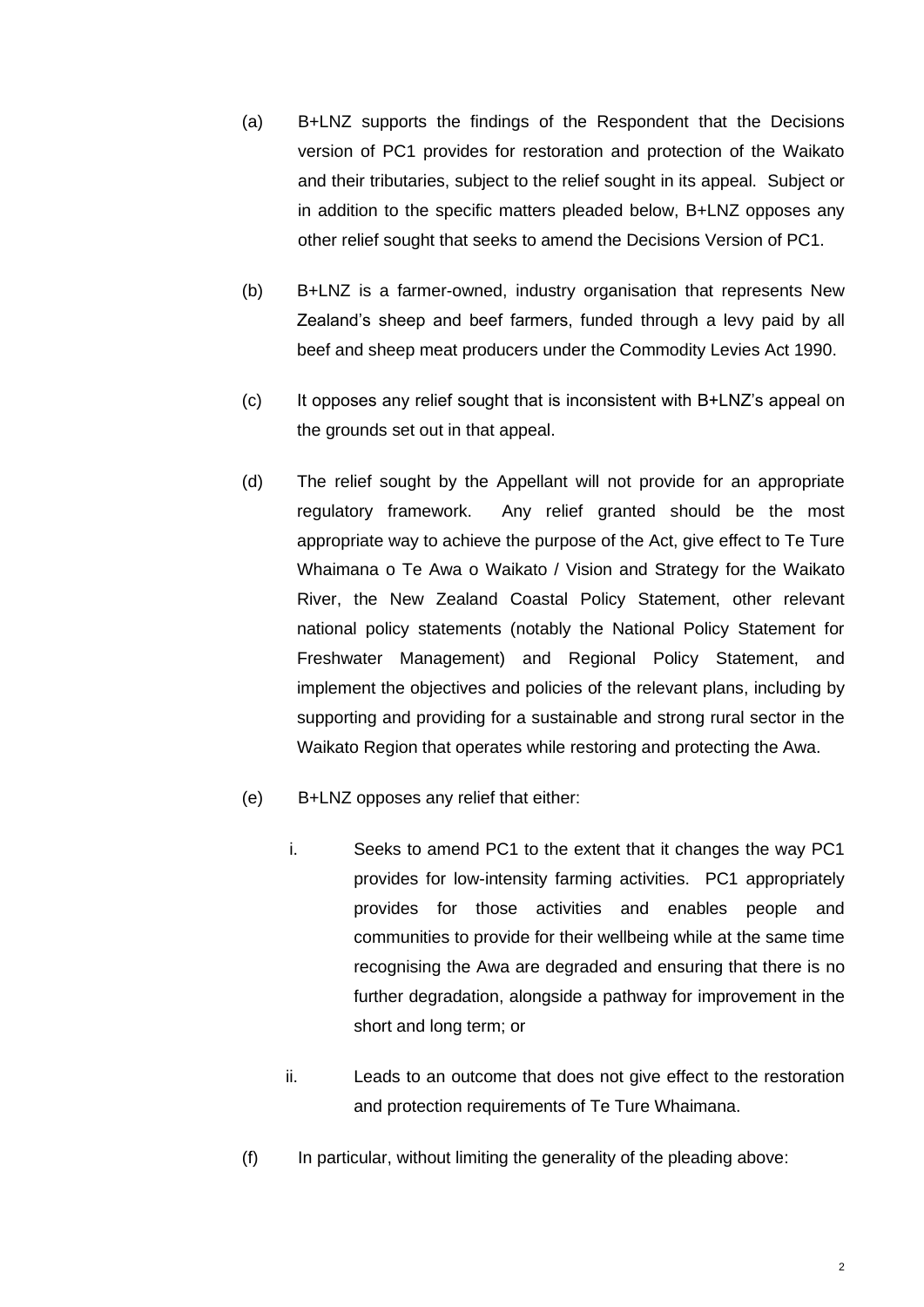- i. B+LNZ opposes relief sought seeking to amend policy 4 and rules 3.11.4.3 and 3.11.4.4 to alter or remove the reference to a winter stocking rate of 18 stock units per hectare on the basis that intensity of a farming operation is an appropriate proxy for risk.
- ii. B+LNZ opposes the relief seeking to remove or replace Land Use Capability (LUC) class mapping with a slope standard because use and identification of LUC class improves management of diffuse discharges by enhancing understanding of land characteristics in a readily auditable way.
- iii. B+LNZ opposes the relief sought to Schedule D (requirements for Farm Environment Plans) on the grounds that the schedule provides an appropriate effects-based approach to minimum standards for Farm Environment Plans, except to the extent that it agrees that if the intent of the decision cited at paragraph 81c of the appeal is not achieved, some amendments may be required.
- 8. B+LNZ supports in principle the relief sought seeking to clarify and improve consistency in the drafting of PC1.
- 9. B+LNZ agrees to participate in mediation or other alternative dispute resolution of the proceedings.

 $\mu$   $\mathcal{U}$ 

CP Thomsen Counsel for s 274 party Beef+Lamb New Zealand Ltd 29 September 2020